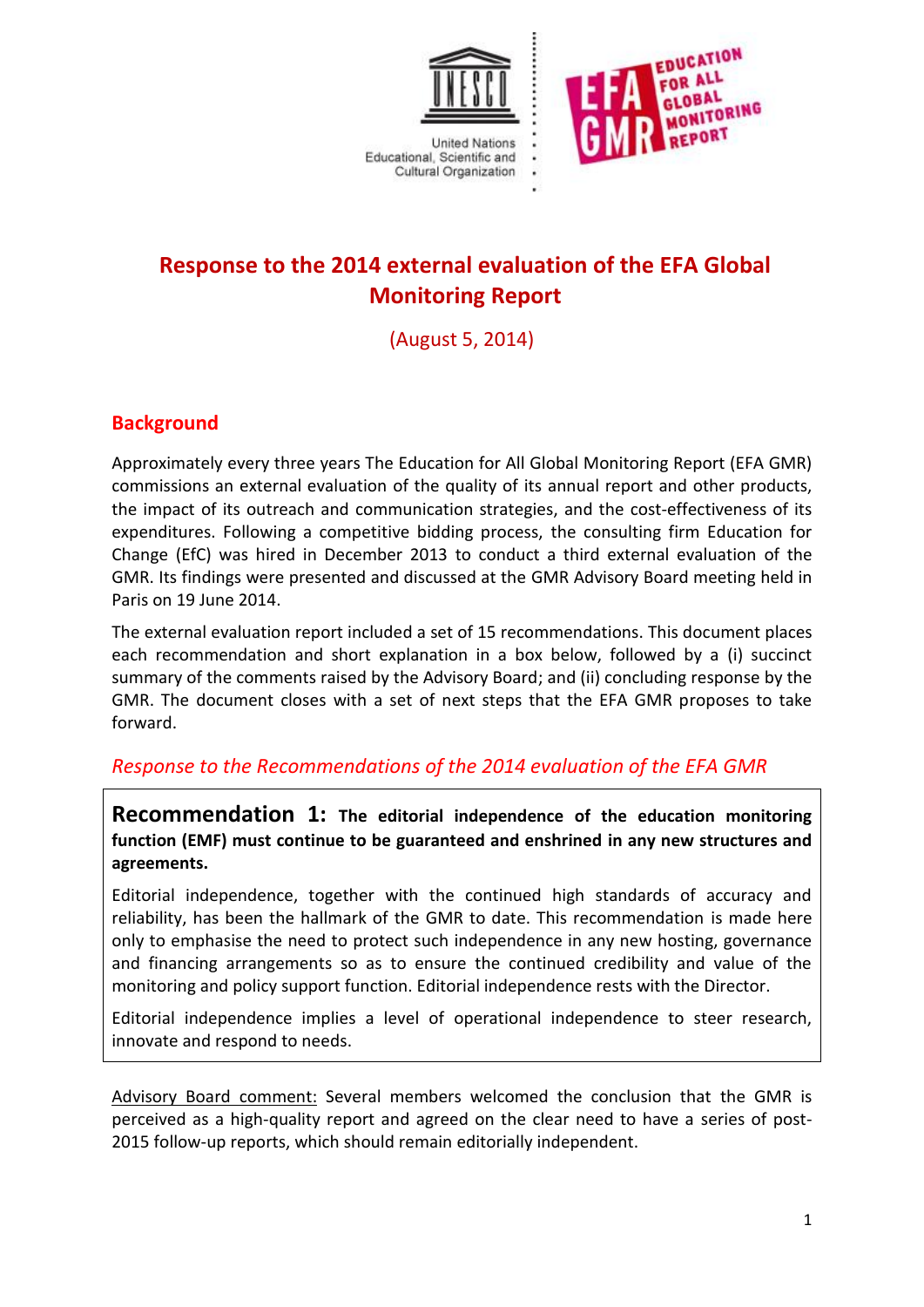GMR conclusion: A global education monitoring report will continue to track and analyse progress in relation to the new global education framework post 2015. Both UNESCO and the GMR are in agreement that, in order to protect the quality and credibility of the Report, it should maintain its editorial independence in any new post-EFA structures and agreements. The GMR intends to have this independence formalised in a mandate contained within the future education framework.

**Recommendation 2: The EMF should be underpinned by a strategic planning cycle so as to facilitate longer financing arrangements and provide for outcome level resultsbased management.**

Partners and funders post-2015 will be likely to seek stronger strategic plans, which include outcome level results and value for money approaches that consider outcomes and impact as well as inputs.

Strategic planning, on a four year cycle (to match UNESCO's four year programming cycle) should therefore include:

- Identification and research into target audiences for the EMF outputs and their needs;
- Monitoring and performance assessment indicators;
- Outreach strategies;
- Research partnerships;
- Funding and resource planning;
- Content, format and product plans (on rolling two-year review).

Advisory Board comment: The recommendation on long-term strategic planning was taken up by several members of the Board, some of whom thought it a good idea and others who were less convinced that it would facilitate additional funding and a stable financing arrangement. One speaker said that although results-based reporting on the impact of the GMR was desirable, it would be very difficult to implement given the complex metrics involved.

GMR conclusion: There are clear advantages to multi-year strategic planning, and the EFA GMR has continually developed a three year strategy document, which it shares with existing and potential donors. That said, the EFA GMR is cognizant of the limits of such formal planning and has benefited from the flexibility that comes from not being tied to a fixed long-term strategic planning cycle. This flexibility has ensured that the themes and contents of the Report remain timely, policy relevant and pertinent to the ebbs and flows of external calendars. Listening thoughtfully to the concerns of external constituencies, including those represented on the Advisory Board, increases the likelihood that the annual Report is disseminated and read by policy makers and other key target audiences.

In recent years, the GMR is producing more than just an annual monitoring report, and benefits from a planning cycle that reacts to changing education agendas and responds to opportunities for advocacy-related partnerships. Finally, as mentioned by one of the donors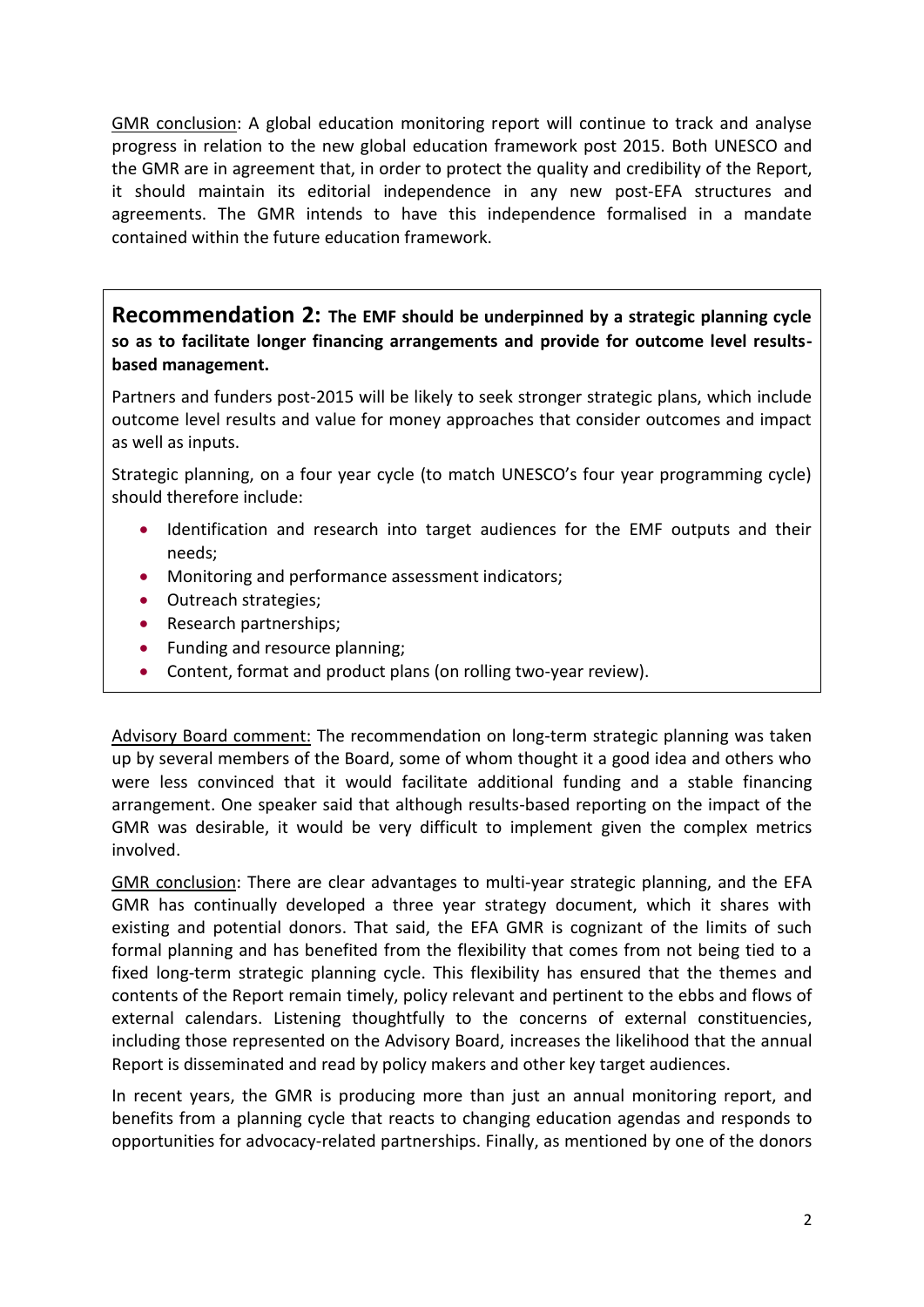of the GMR, a long-term strategic planning cycle does not necessarily make it more likely that the GMR will successfully mobilise funds to support its work.

Beyond this, the EFA GMR embraces the need for monitoring and performance assessment indicators and in recent years has been building stronger systems for measuring the resultsbased outcomes of the Report. It also views positively the formation of longer-term research partnerships and the possibility of having two-year plans for complex research undertakings. Such partnerships and collaborations have increasingly characterized the work activities of the GMR team since its inception. As work on future monitoring reports advances, and the Report team and Director will further develop an Outreach Strategy for 2015-16 and set clear, time-bound expectations of the outcomes to be achieved.

**Recommendation 3: Within this strategic exercise the principle should be to design the content and format of EMF products to meet specific audience needs, with an annual monitoring output as the only minimum requirement**.

Given the uncertainty around the resources and demands that the new GDF will require, there seems to be no gain in specifying the content and format of the EMF outputs at this stage, nor in basing future options only on the formats adopted by the GMR (e.g. one single annual report including monitoring plus thematic analysis). Beyond a minimum annual monitoring output, and noting that the GMR's annual thematic analysis is highly valued and might sensibly be kept in some format, the EMF should be seen as incorporating a range of different monitoring and knowledge products. These should be planned to meet different audience needs and to support GDF partners' missions to disseminate and advocate for GDF.

GMR conclusion: The GMR agrees with the recommendation on the need for flexibility in specifying, at this juncture, the content and format of future outputs. The team has continually revised the format of its core annual report and supplemented it with other products as a way of addressing the needs of specific audiences. Recent examples include: the creation of a youth-oriented version of the 2012 EFA GMR, an infographic booklet on how *Education Transforms Lives* (September 2013), as well as various regional overviews and country factsheets. The team is currently working on a developing a teacher advocacy toolkit based on findings from the 2013/14 Report. Building on these successes, the EFA GMR will seek ways to enhance the relevance of these products for national and regional audiences. The GMR will also work with different advocacy partners to create policy papers better suited to their needs. In short, the GMR team will devote focused time and energy to reconceiving each and every output it produces in a new post-2015 monitoring and assessment framework, including the name, structure and contents of its core annual report.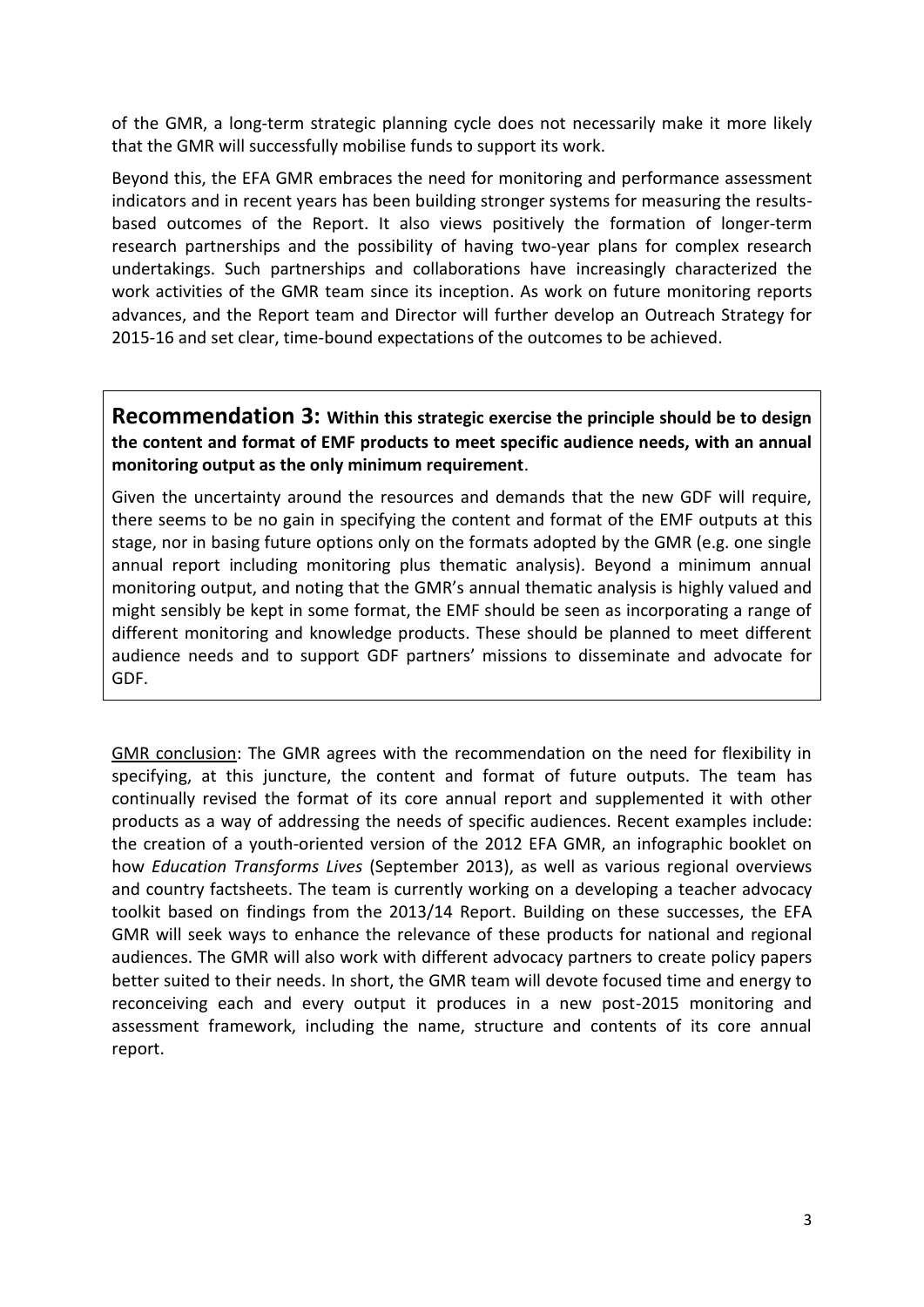#### **Recommendation 4: Within this strategic exercise consideration should be given to optimising dissemination of appropriate EMF products to disaggregated target audiences, particularly those at national levels.**

Dissemination should be viewed and planned on the basis of maximising the reach to target audiences involved in policy discourse. This will involve understanding the needs and most effective means through which to reach each of these audiences with appropriate products and using this as the basis for decisions on dissemination and communication channels and partners. All such channels (hard copy distribution, social media, press, launches, advocacy partnerships) should be reviewed together as a set of complementary tools that are strategically targeted to cover relevant audiences.

Within the current set of dissemination tools, it is noted that UNESCO field offices lack coverage and capacity for both effective and reliable distribution and launches and, for the EMF, other partnerships for disseminating and mediating its products at national levels should be explored. The post-2015 GDF arrangements are an opportunity to work with other agencies as partners in the dissemination of EMF messages and products, most pertinently UNICEF, which has relevant interests and a wider geographical reach.

Advisory Board comment: One member of the Advisory Board said that the focus of the work of the GMR had always been at the macro international level, though fundamentally fed by micro evidence. As the external evaluation points out, the GMR has provided the global community with an authoritative report and alerted it to emerging challenges and, in his opinion, it should continue securing these overarching aims in the future. For such a report to also seek relevance and voice at the local level within Member States would be a lot to ask of a single document. At the national level he insisted that the GMR had already achieved significant voice through ministries of education and national NGOs and CSOs.

A number of speakers highlighted that one of the GMR's priorities going forward would be to find new ways to reach out to stakeholders in the South, particularly in Africa and Asia, at the national and local levels. Beginning with consultations at the national level, the GMR team should provide a clear dissemination strategy. To the extent that people are consulted and different viewpoints collected, it more likely that they will make use of the information and evidence found in the Report.

GMR conclusion: The GMR will prepare a detailed annual dissemination strategy taking into account the (sometimes limited) capacities of UNESCO field offices and finding ways to make better use of them. This strategy will:

- pilot the use of other partners, such as UNICEF, for the launching and dissemination of GMR materials, especially in areas where UNESCO field offices are either absent or have insufficient capacity;
- provide a holistic view of how different outreach mechanisms target audiences in different regions;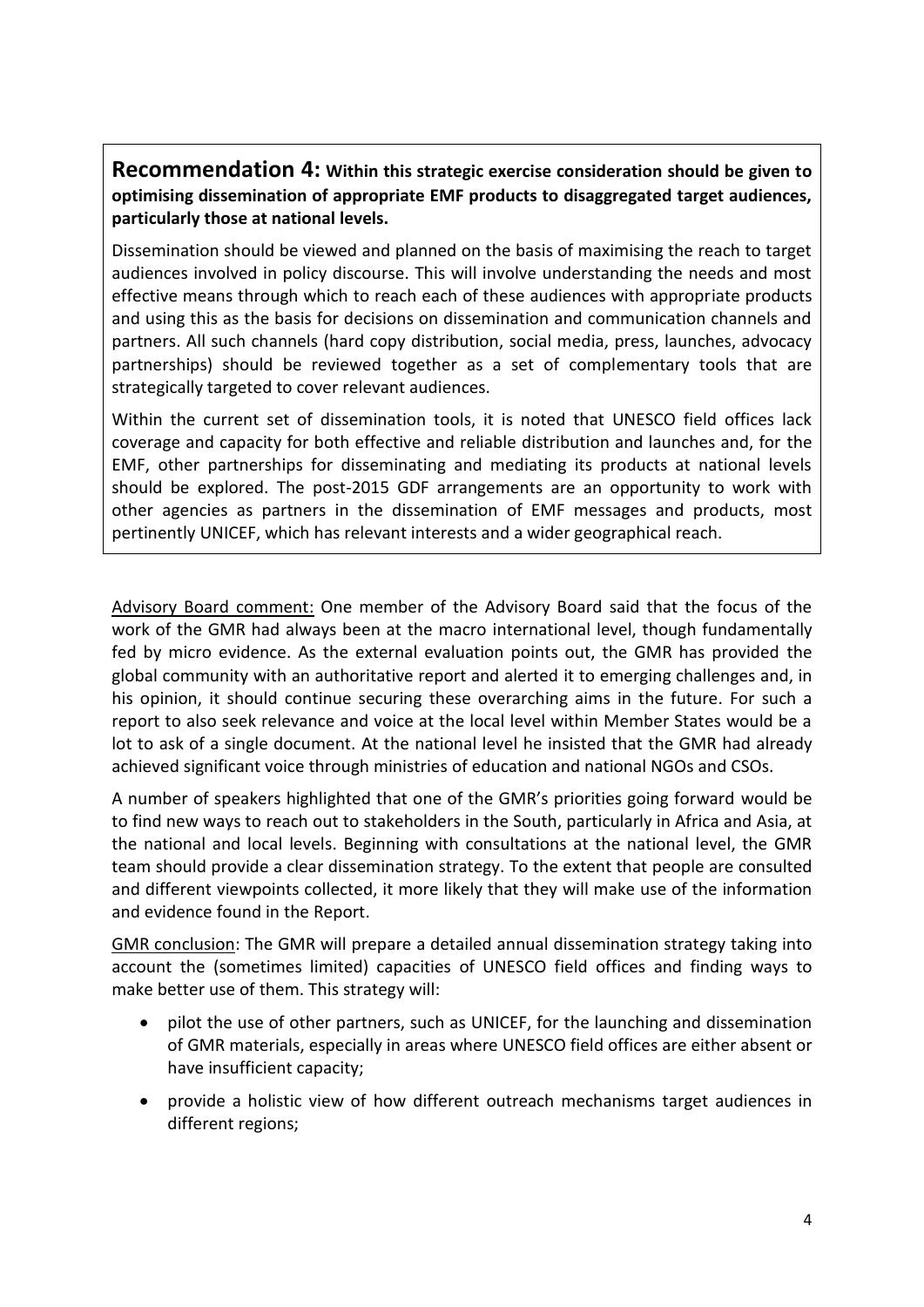- identify a group of countries with important issues relevant to the report where additional efforts will be invested in order to interject evidence-based advocacy points into the national policy discourse;
- continue to involve different partners in the development and dissemination of policy papers; and
- consider distributing low cost products such as USB keys or CDs that contain the entire series of EFA monitoring reports (in all languages) and background papers.

While the GMR believes that its strength and influence are strongest at the global level, it is keen to find more effective and efficient ways to impact national level debates and audiences, within the limited means at its disposal.

**Recommendation 5: The GMR should undertake preparatory actions for post-2015 that strengthen representativeness and outreach, and position it better to take on the post-2015 EMF.** 

To this end it should, for example:

- Prepare a technical report on the new monitoring environment post-2015, methods, indicators, challenges etc.;
- Work with UNESCO Regional Education Bureaux and other potential partners to plan for regular regional consultation meetings that will contribute to early consultation on proposed content of the EMF annual outputs;
- Undertake analysis of target audiences for the EMF outputs, within the new GDF partnership arrangements, and ways to improve dissemination of appropriate EMF outputs to them;
- Establish and formalise links to research institutions particularly in the South as potential contributors and research partners;
- Identify outreach partners (including for dissemination) who can assist in developing the EMF's support to GDF advocacy as well as mechanisms for audience reach. These may include GDF partner agencies, beyond UNESCO, such as UNICEF, INGOs, regional organisations etc.; and
- Assess and update funding and resource requirements.

These essential positioning activities will underpin the development of a medium-term strategic plan for the EMF (see Recommendation 10 below).

Advisory Board comment: Members of the Advisory Board agreed that it is imperative to carefully define the monitoring, assessment and advocacy roles of the GMR in the future. Several members commented on the need to focus on the contents of the post-2015 development goals and targets. While monitoring and assessing data related to the new global development framework are important activities, a future GMR should also identify promising policy approaches and alert the global community to emerging challenges. The GMR would not want to avoid advocacy altogether, as one member pointed out, because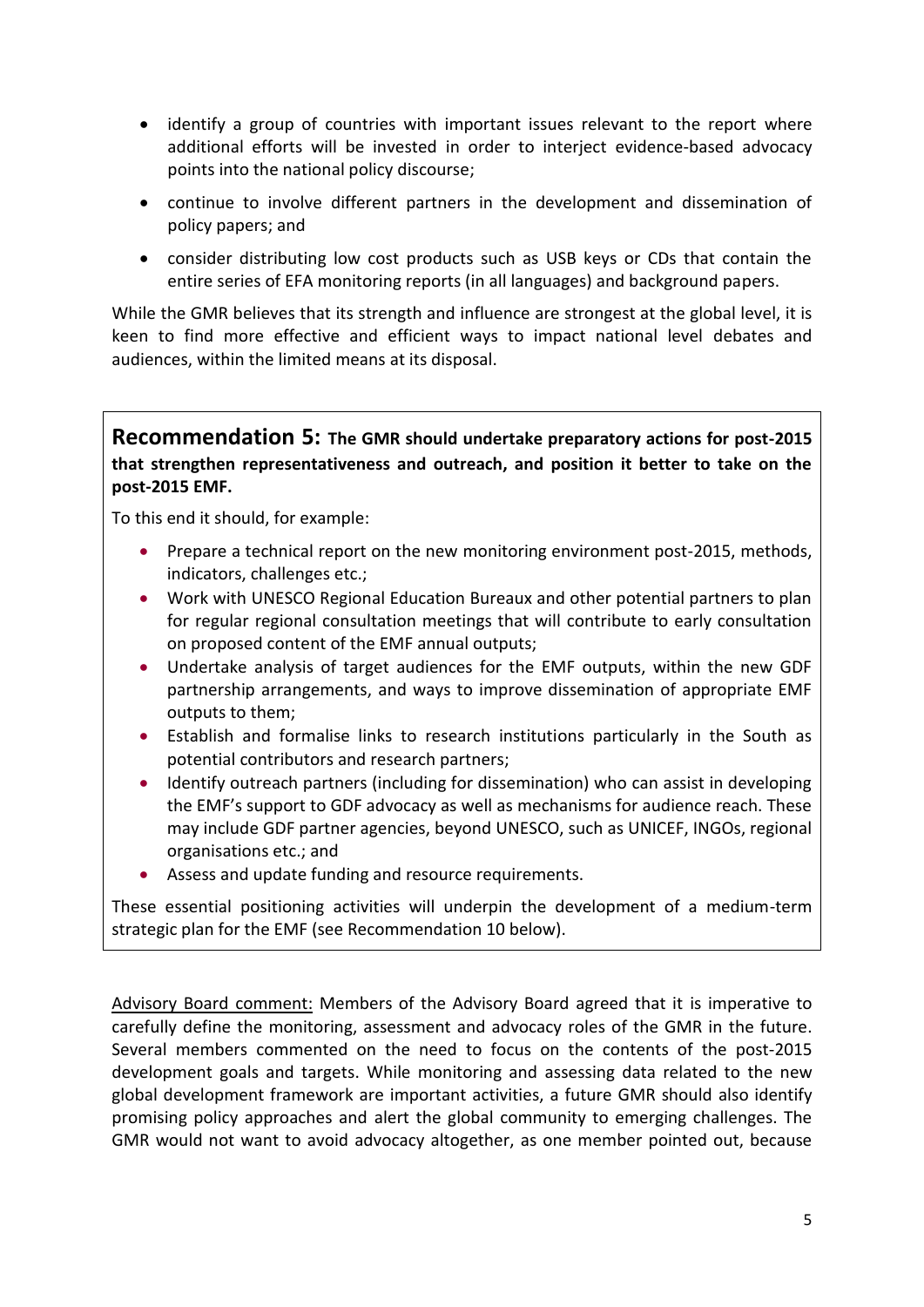the Report was created as both a monitoring tool and an advocacy platform, underpinning advocacy with evidence. EFA itself was a clear advocacy statement.

GMR conclusion: The GMR will carefully examine the goals, targets and indicators of the emergent post-2015 development agenda, especially in relation to education, leading up to and including decisions taken in Seoul (WEF) and New York (UN GA) during 2015. It will undertake preparatory activities and consultations to identify special measurement and monitoring challenges in the area of education. It will consider establishing new links with researchers in institutes and centres, particularly those located in the South, to improve the quality and diversity of its data and evidence. It will initiate selectively, and in line with time and resource constraints, consultations to better understand the needs of geographically diverse target audiences for its products. In countries or regions where the disjuncture between audience needs and GMR products is significant, the GMR will work with various agencies, partners and/or consultants in order to develop more nuanced and relevant products. In part this is meant to better reflect the theory of change laid out in the external evaluation.

**Recommendation 6: To support the new EMF mission and mandate, a representative Advisory Board should continue with an explicitly technical and advisory role.**

The Advisory Board should be drawn, as it is now, from the wide-ranging education policy, research and practitioner communities in the global North and South, and should seek to strengthen the regional and professional range of inputs to the EMF. It would be expected that education specialists from bilateral and multilateral development agencies would be included as members of the Advisory Board, though **not** representing their organisations as funders of the EMF (i.e. the concerns of the donors as donors should be addressed separately, see Recommendation 14 below).

GMR conclusion: The role of a geographically diverse Advisory Board to the GMR as laid out in its current ToRs will be carefully examined going forward, with an eye to continuity. The current governance structure, which sees members and the Chair rotated on a regular basis, has many strengths and is unlikely to change. The GMR team has benefitted greatly from the diversity of views voiced by Advisory Board members in the past, and expects this will continue in the years ahead.

#### **Recommendation 7: To support the new EMF mission and mandate a small editorial group should be maintained.**

A small editorial committee should be retained, analogous to the current GMR expert group. Its membership should be reviewed annually, to ensure the right mix and representativeness of subject expertise and geographical perspectives. It would be expected that the composition of this committee would change regularly. The editorial group would be convened by the Director, with advice from the Advisory Board. Representativeness of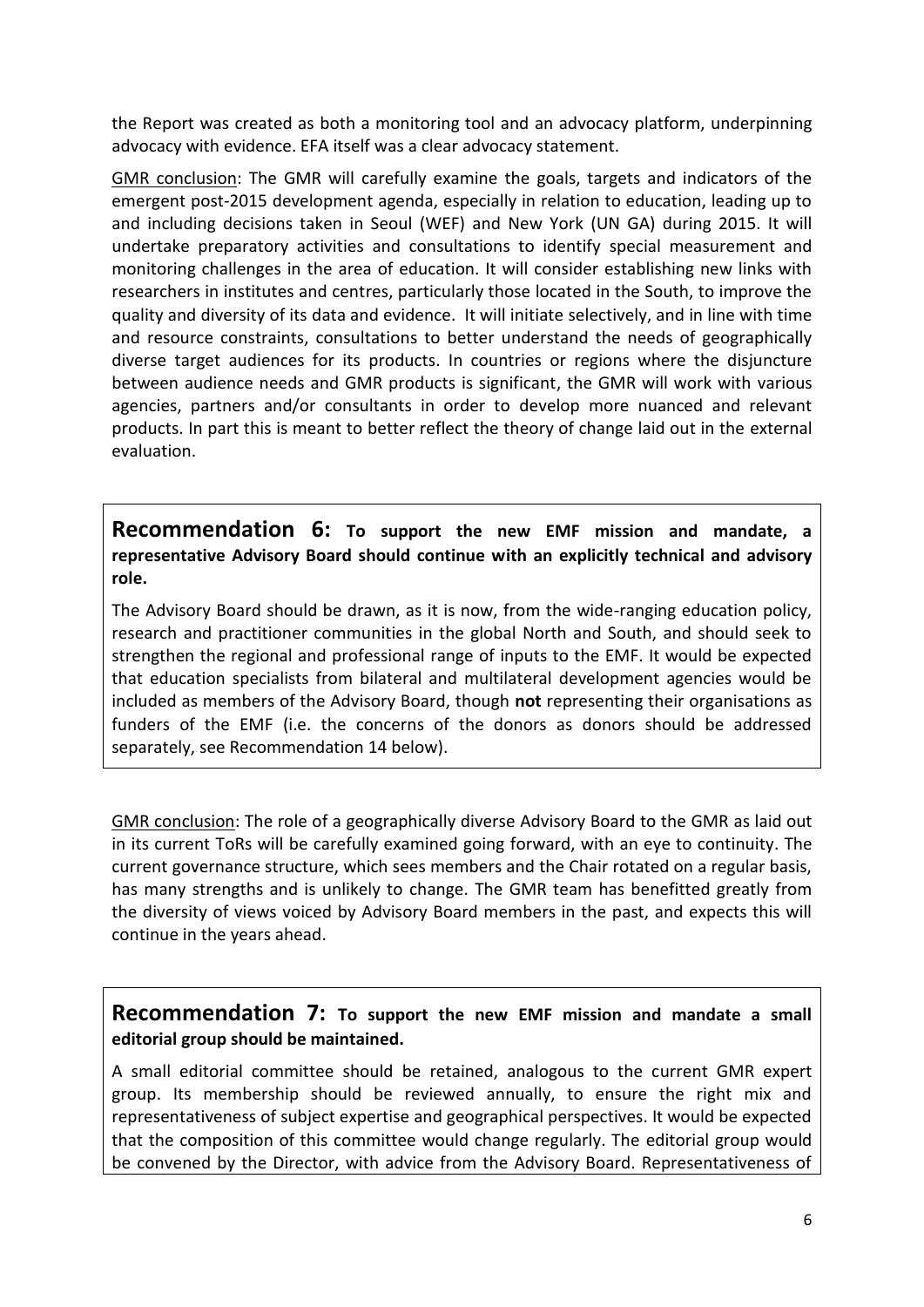the editorial group should be a process indicator in a results-based management framework.

GMR conclusion: As has been the case with previous EFA GMRs, a small editorial, or 'Expert' group will be assembled to advise on the content and direction of each future Report. Members of this group will also be asked to review early drafts of Report chapters to assure the quality and relevance of the work carried out by the Report team. The members of this group will be selected according to Report theme and to ensure diverse geographical perspectives, and will be convened by the Director after consultation with the Chairperson of the Advisory Board.

#### **Recommendation 8**: **To support the new EMF mission and mandate a small group should be established to advise on dissemination and support to GDF advocacy.**

A small dissemination and advocacy group should be established with membership renewed annually, taking account of different strategic priorities in audiences and themes. This group would advise the EMF team on dissemination channels to different audiences and the tools and derivative products that might best support those involved in GDF advocacy. It would also provide a means to establish or identify strategic partnerships to optimise the reach of EMF analysis and mediate EMF messages into a range of advocacy spaces, particularly at national level.

GMR conclusion: While formalizing a small dissemination and advocacy group to advise the Report team may have some value, the overall benefits of constituting, annually renewing and consulting the members of this group are limited, especially given the time needed to conduct this consultation in an effective manner. There are also limits to what group members could be asked to do. The GMR believes that it is preferable to call on the cumulative expertise of its Advisory Board members, both past and present, as well as their broad organisational networks on an ad-hoc and informal basis. Reaching out to Advisory Board members has occurred in recent years in conjunction with its policy papers with considerable success, and will be written into the 2015 dissemination strategy and beyond.

#### **Recommendation 9: The annual outputs of the EMF should be published in all the UN official languages as a matter of course.**

The EMF must have an established position in the global machinery for the GDF and therefore must produce its outputs in all six UN official languages as a minimum. Different decisions about publishing in other, non-UN official languages will be driven by the kinds of product planned, the targeted regions, countries and audiences, and the possible partners involved. However, the EMF team should budget for and be able to guarantee access to the annual outputs in all UN official languages with no exceptions.

The language of EMF outputs will be an important factor in accessibility and take-up of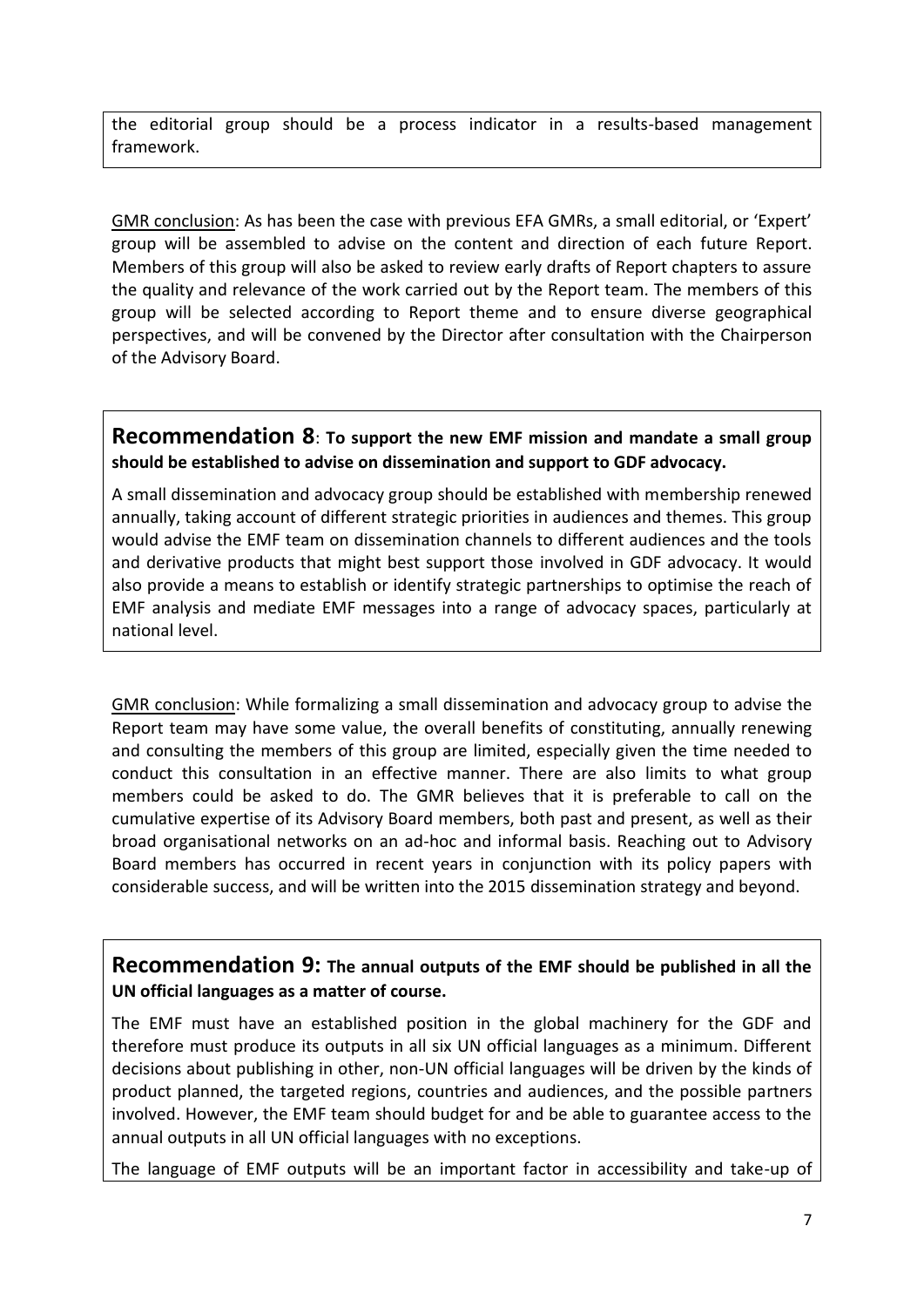different products for different audiences; language policy and other considerations should be a key element in a strategic and longer-term approach to outreach and content development. The tradition of demand-led partnerships for translation into a wider range of languages has been successful for the GMR and may be expanded if the EMF has more operational relationships with other partners.

GMR conclusion: The GMR will aim to publish the full Report in all UN official languages. This ambition is cash dependent, however, and will depend upon the level of funding received to support this important dissemination activity.

**Recommendation 10: Whatever the eventual shape of the GDF and its implications for the EMF, the GMR team should set aside a preparatory period of 12 months to: a) adjust to the data and monitoring requirements of the new framework; b) research and develop a robust medium-term strategic plan for the EMF; and c) formalise partnerships e.g. for research and dissemination.**

Time constraints have been the enemy of strategic review and planning for the GMR, with its intensive annual cycle of publication and scale of outputs. The previous recommendations (Recommendations 2 and 5 specifically) require the GMR to undertake preparatory work, planning and partnership building that are preconditions for developing an effective post-2015 EMF.

We therefore recommend a complete pause in education monitoring outputs (including any kind of GMR given that EFA will have been replaced within the GDF) for one calendar year (2015/2016), starting when the final work on the 2015 GMR and associated products is completed. This will give the team, Advisory Board, UNESCO and other stakeholders sufficient space for preparatory work and the development of a strategic plan, governance and financial structures that are fit-for-purpose in the new post-2015 landscape.

Planning for the allocation and prioritisation of tasks during this pause year should begin earlier in 2015, once the final shape of the GDF and the possible mandate of the EMF become clear.

Advisory Board comment: Members of the Advisory Board said that the recommendation of a hiatus in the Report team's work activities for 12 months did not make sense, especially since there needed to be a smooth and focused transition to a new monitoring and assessment team and set of priorities. It was deemed absolutely essential to look ahead to specific target audiences, with clearly articulated future outputs and products. The opportunity was immense in terms of revisiting the scope of monitoring and outreach activities, and establishing the links between education and the other development goals. This would also provide tremendous possibilities for other partners to become funders of a newly constituted global report team. One member highlighted the importance of the GMR model in uniting the international development community and the donor community by linking the different sectors in the post-2015 development goals.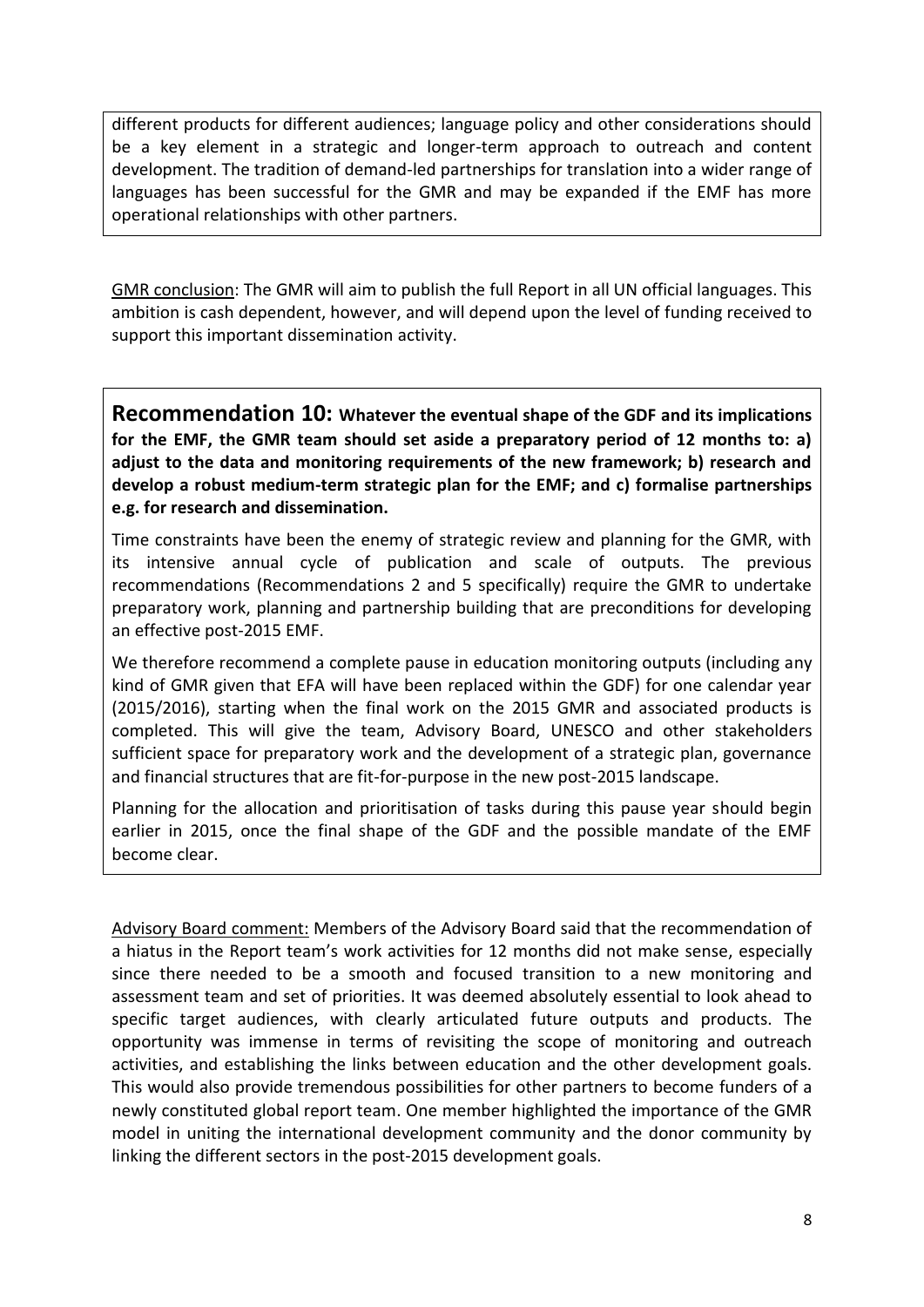GMR conclusion: In order to allow for a smooth transition from the 2015 Report to a new series of global monitoring reports, the GMR will set aside this recommendation to pause the development of its key output: an annual report. The GMR team will continue to make all necessary preparations for a new 2016 Report, which would be launched in mid-2016, and then each subsequent year until the validity of the next set of global education targets has concluded. Possible themes of a 2016 Report were discussed by the Advisory Board and a specific topic was clearly recommended by the Board to which the GMR Director agreed. Depending on status and specificity of the post 2015 education goal, targets and indicators, the newly mandated Report team will begin establishing benchmarks for their monitoring as it did for the EFA goals.

#### **Recommendation 11: The management and administrative capacity in the GMR team will need to be expanded to undertake the EMF.**

To meet the requirements of improved planning, partnership and accountability, the EMF team should include the following posts and capacities:

 A senior manager or executive officer, with the key responsibilities of managing the strategic planning and review cycle, budgeting and financial management, establishing and reviewing management procedures that will deliver demonstrable value for money, and monitoring and evaluation of the EMF operations. This is a supportive post, possibly at Deputy Director level. It is intended in this recommendation that the Director would retain oversight of strategic planning and budgeting but that the new post would undertake the technical and managerial workload.

In addition the EMF team should be strengthened with:

- A post with the responsibility to research, establish and manage links with research organisations across all regions but especially in the South, and put in place research agreements with research organisations that meet identified capacity and quality criteria and with the potential to contribute research inputs to EMF reports and other outputs.
- Staff capacity to undertake or commission audience research, and manage partnerships and promotional arrangements with partner organisations to deliver effective dissemination and advocacy support, especially in countries or regions where UNESCO does not have a strong presence.

GMR conclusion: Having taken the decision not to set up a Steering Committee as per Recommendation 14, and to continue with its 1-2 year strategic planning cycle (Recommendation 2), the GMR does not think it prudent, nor cost effective, to expand its management and administrative capacity at this time. The GMR has decided to hire a Special Advisor to assist in the conceptualization and planning of new post-2015 monitoring and assessment activities. It may also consider engaging a consultant to assist in the identification of target audience needs in different national contexts, and the establishment and management of new partnerships to improve dissemination activities and advocacy support.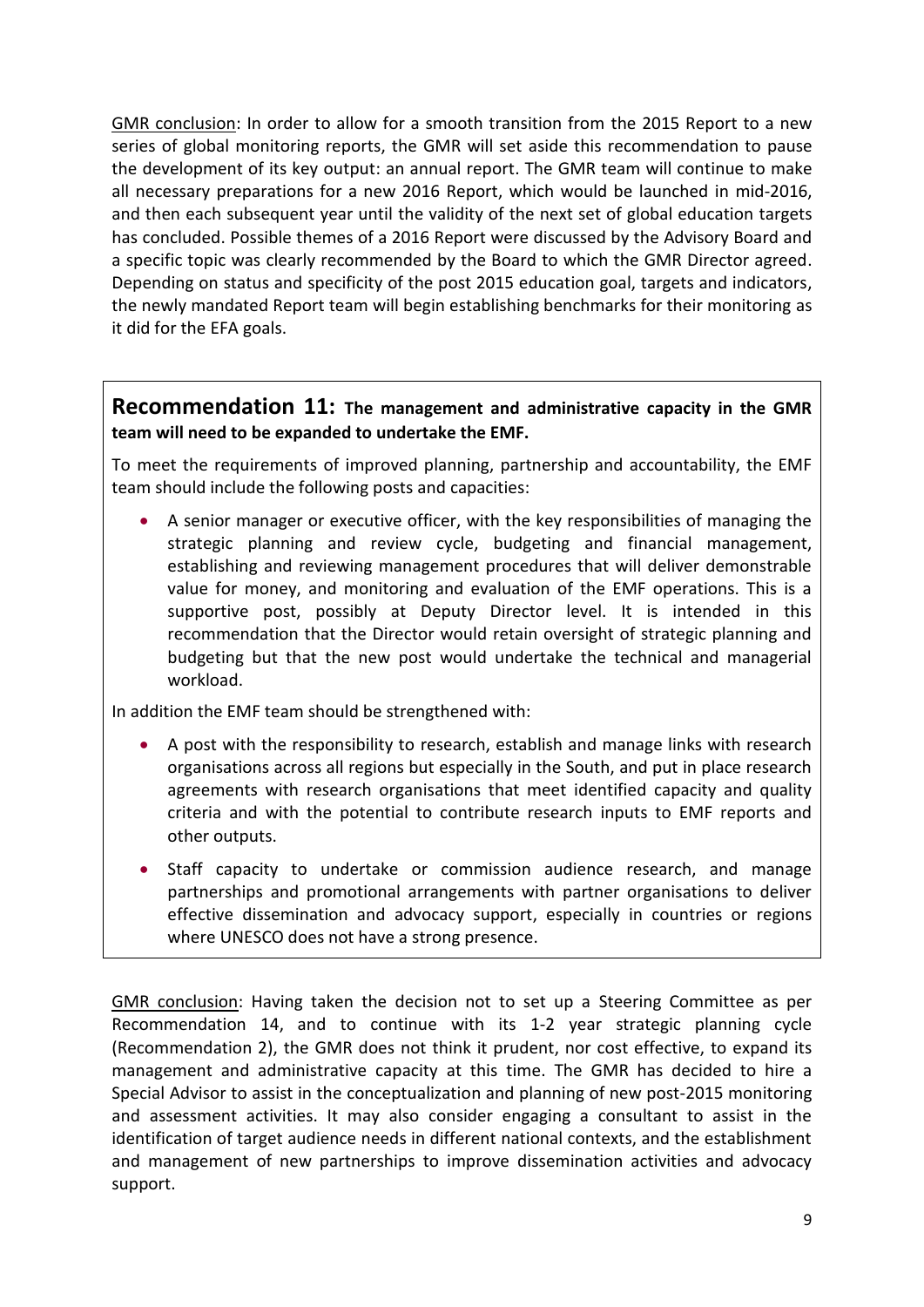#### **Recommendation 12: A service level agreement or memorandum of understanding (MOU) between the EMF and UIS should be drawn up as the formal basis for the relationship.**

The agreement or MOU would be contiguous with the four year medium-term strategic plan and clarify roles and responsibilities for both UIS and the EMF team. It could also provide the basis for greater complementarity and more effective linkages with UIS data to respond to the new complexities that are likely to be introduced in GDF targets and indicators.

Advisory Board comment: The Director of UIS questioned the interest of the GMR team in signing an MoU with UIS, as it would not necessarily improve upon the collaborative ways the two units have worked in the past, which has been based on trust and a willingness to work together to ensure the publication of the highest quality data and its analysis. The UIS Director thought that such an MoU could actually reduce the level of flexibility that currently prevails.

External Evaluator response: They said that a service-level agreement or MoU between UIS and the GMR could easily allow for flexibility by resetting parameters on an annual basis.

GMR conclusion: Both the GMR and UIS are in agreement that an MoU is not needed at this time for the continued smooth and functional relationship between them. The GMR Director will discuss with the new incoming UIS Director ways to improve its relationship in the coming years. A formalization of this relationship, however, risks undermining the flexibility of the collaboration between the two entities, and is not deemed to be a cost- or time-effective action.

#### **Recommendation 13: UNESCO should remain as the hosting agency for the EMF.**

UNESCO has the mandate for education within the UN family and has hosted and administratively supported the GMR effectively. As host to UIS it facilitates cooperation and complementarity. Its strong brand and professional reputation, particularly in the global South, should continue to give advantage to the credibility of the new EMF.

GMR conclusion: Both the GMR and UNESCO agree that UNESCO should continue to host the future series of global education monitoring reports. The GMR will seek to work with UNESCO to have this relationship formalised in a new mandate for the report as the post 2015 global education framework takes shape. This would include a commitment to preserve the editorial independence of the monitoring team.

**Recommendation 14: A steering committee should be established, in collaboration with UNESCO and other GDF agencies, and endorsed by the UN Secretary General's office as appropriate, to provide the governance, accountability and oversight mechanism for**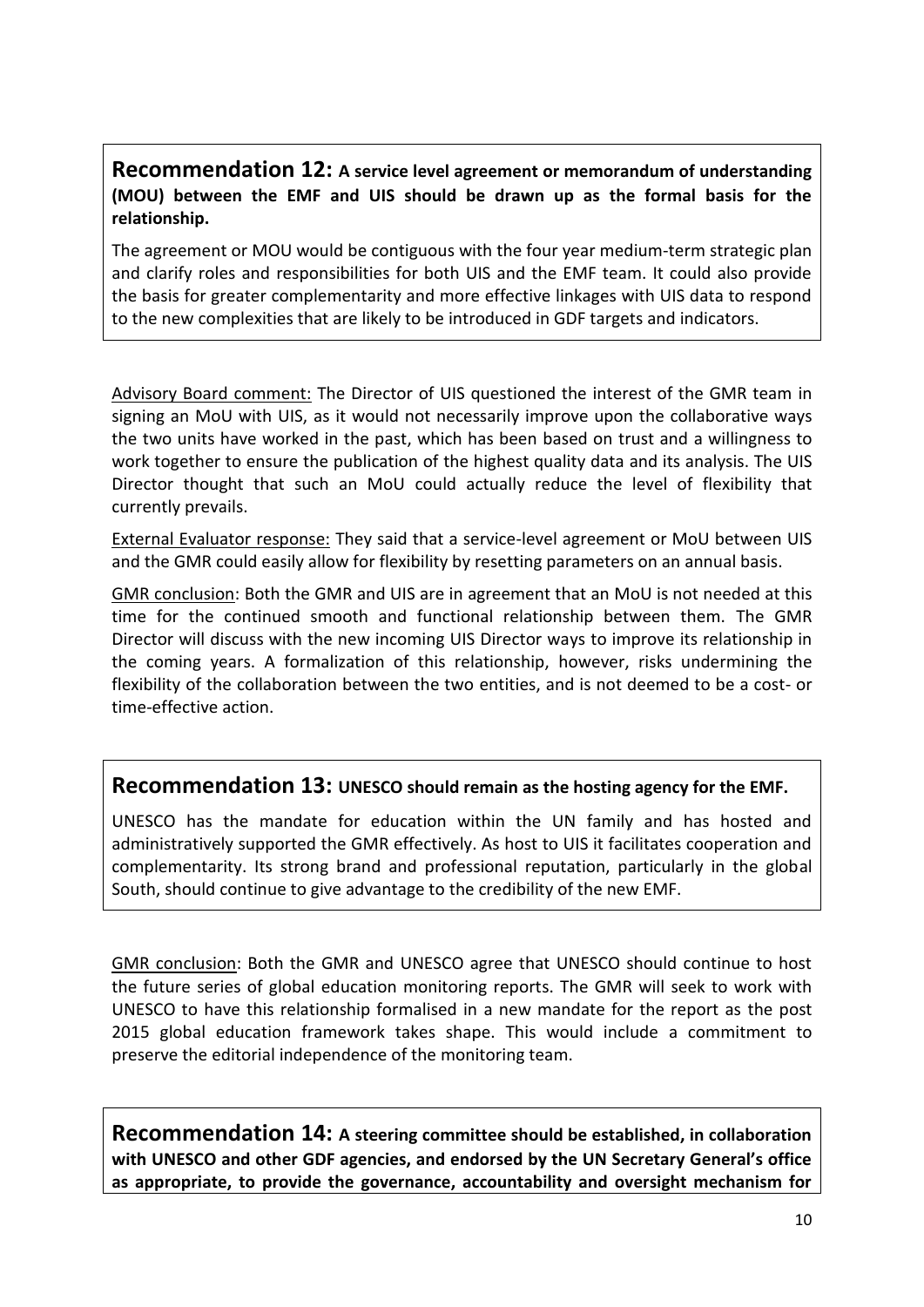#### **the EMF.**

This steering committee will be separate from the Advisory Board, and accountable to the GDF mandating agency (possibly the UN General Assembly). Representation on the committee should come from UNESCO, EMF donor organisations, GDF partner agencies and possibly UNESCO member states to be representative of the EMF's constituency. The committee should have no more than 15-20 members serving for a limited term, with a rotating chair. It should meet once a year, and have the power to convene sub-committees to undertake specific tasks (e.g. resource mobilisation).

The EMF team, as the implementing body, would be accountable to the Committee for approval of strategic plans, management and use of EMF funds according to agreed annual work plans and targets, and monitoring and reporting within agreed accountability frameworks and M&E procedures.

Advisory Board comment: Clarification was requested concerning the definition of accountability and governance, as it had been suggested in the evaluation that UNESCO was in some way accountable, while at the same time the GMR was hailed as independent. It was therefore necessary to establish who was accountable for what.

Several members warned against complicating the governance structure, however, which was currently flexible, dynamic, easily managed and representative, with an economy of meetings between advisors and donors and therefore good value for money. A strong note of caution was sounded about adding layers of bureaucracy, which might introduce a more costly process with more constraints.

External Evaluator response: With regard to governance, the suggestion to establish a small steering group to research the new framework of the GMR was a good idea. With regard to the recommendation on governance, they insisted that layers of bureaucracy were not required but rather a small expert group to consider the advocacy roots of the GMR

They insisted that the recommendation on governance was not to create a deeply complex structure but to separate out governance (leadership, strategic thinking and support for resource mobilization) from technical and advisory functions and provide a level of clarity and accountability. The steering committee would be accountable, whereas the advisory body would not. The steering committee should be representative of the key stakeholders of the report, perhaps with rotating membership, but not excessively procedural. The Director would also be a key member of the steering committee, and the Director would put into action its recommendations.

GMR conclusion: The UN General Assembly in New York may eventually express a preference as to how the global monitoring of post 2015 goals and targets should take place. It can be expected that a group of international agencies, bilateral donors, Member States and NGOs will highlight their support for a GMR-like model in the area of education to be hosted by UNESCO. It remains to be seen whether, and under what terms, the international community will formally establish a new mandate for the GMR team's continued monitoring, assessment and advocacy work in education. Given this situation there is little rationale for establishing a steering committee along the lines described in Recommendation 14.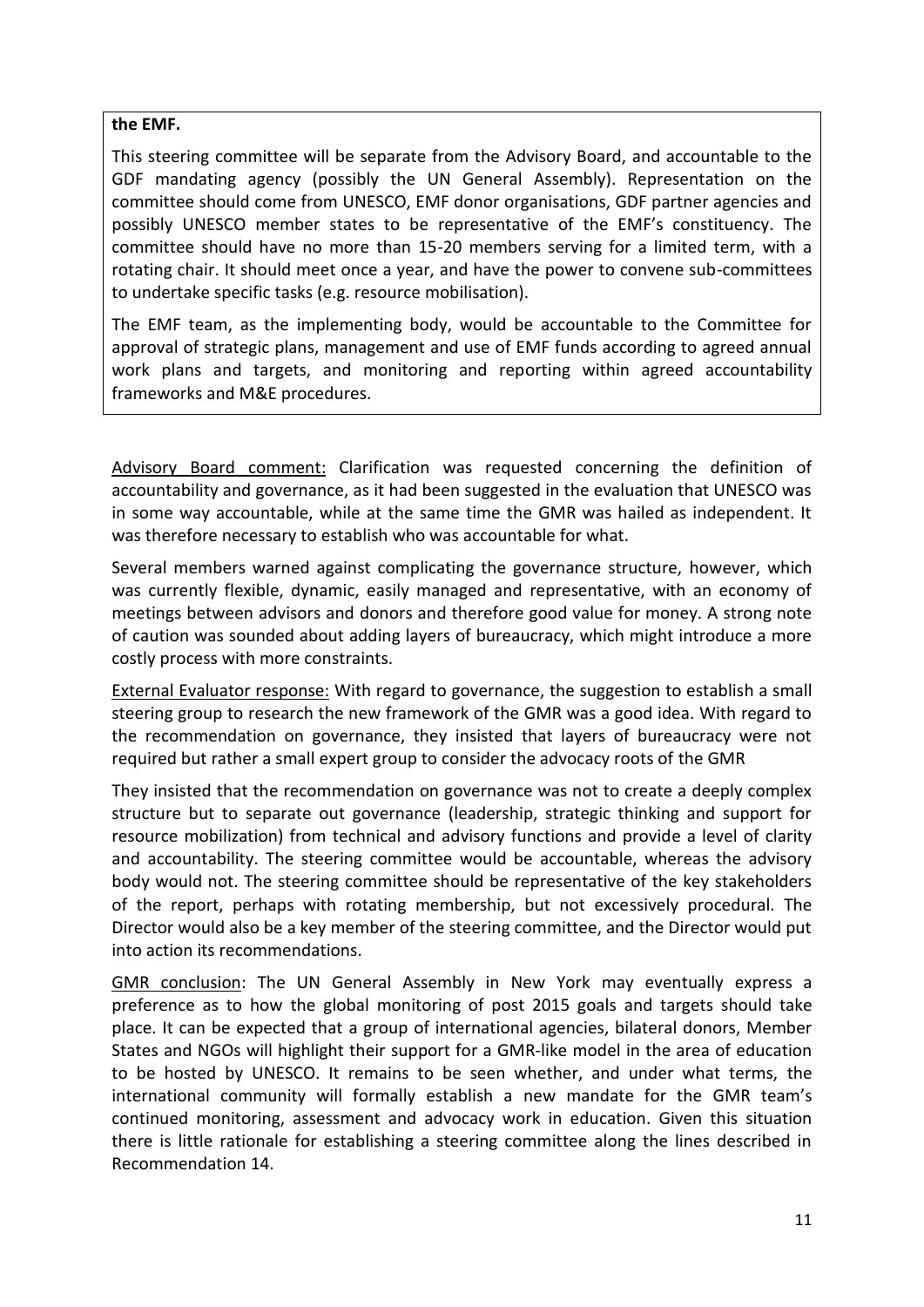The GMR supports the Advisory Board position that a new layer of administration would be unnecessary and unwarranted at this stage. Making improvements to the current governance structure, as detailed above in other recommendation responses, would assure the accountability of the work undertaken by the newly constituted team. The addition of new governance structures and procedures, to those already in existence, risk cramping the focus and flexibility of the team's work activities, which are perceived as making a significant contribution to international policy debates in education. New entities and administrative procedures also come with costs, in time and money, which the GMR can little afford to accommodate at this time.

#### **Recommendation 15: A multi-donor trust fund (MDTF) should be established for the EMF, which would retain the pooled funding principle and be open to a wide range of national and international funders.**

Unless there is a higher-level financing mechanism for the monitoring functions of the GDF as a whole, an MDTF would be a more transparent and robust financing mechanism for the EMF, likely to encourage longer-term financing commitments from a wider range of donors. These might be expected to include GDF partners, other bilateral and multilateral development agencies, private sector foundations and UNESCO Member States. The MDTF could be set up by UNESCO (as the hosting agency) or another GDF partner from the UN system. UNESCO as hosting organisation could provide administrative services (account management, financial accounting etc.) in much the same way as it administers its current GMR special account.

An MDTF automatically brings a route to an accountable governance structure (Recommendation 14), as it would require an independent and representative steering committee or governing board. Appendix 5 to this report provides details of a good comparator MDTF managed by the World Bank.

GMR Conclusion: The current pooled funding structure, which has been in place since the GMR's inception, has served as an effective mechanism for financial transactions related to the GMR, while maintaining the Report's independence and minimising the administrative costs to individual donors. The six-monthly management reports, prepared by the GMR and assured by UNESCO administration, have also been deemed as satisfactory by the GMR's donors. In reaction to this recommendation, members of the GMR's Advisory Board indicated that the current governance structure was transparent, flexible, easily managed, with an economy of meetings between the GMR and its donors, and thus good value for money. The Advisory Board cautioned against establishing a MDTF, which would complicate the governance structure and add layers of bureaucracy, and likely introduce a more costly process with more constraints. The GMR therefore concludes that a change in the funding mechanism is neither necessary nor desirable at this time.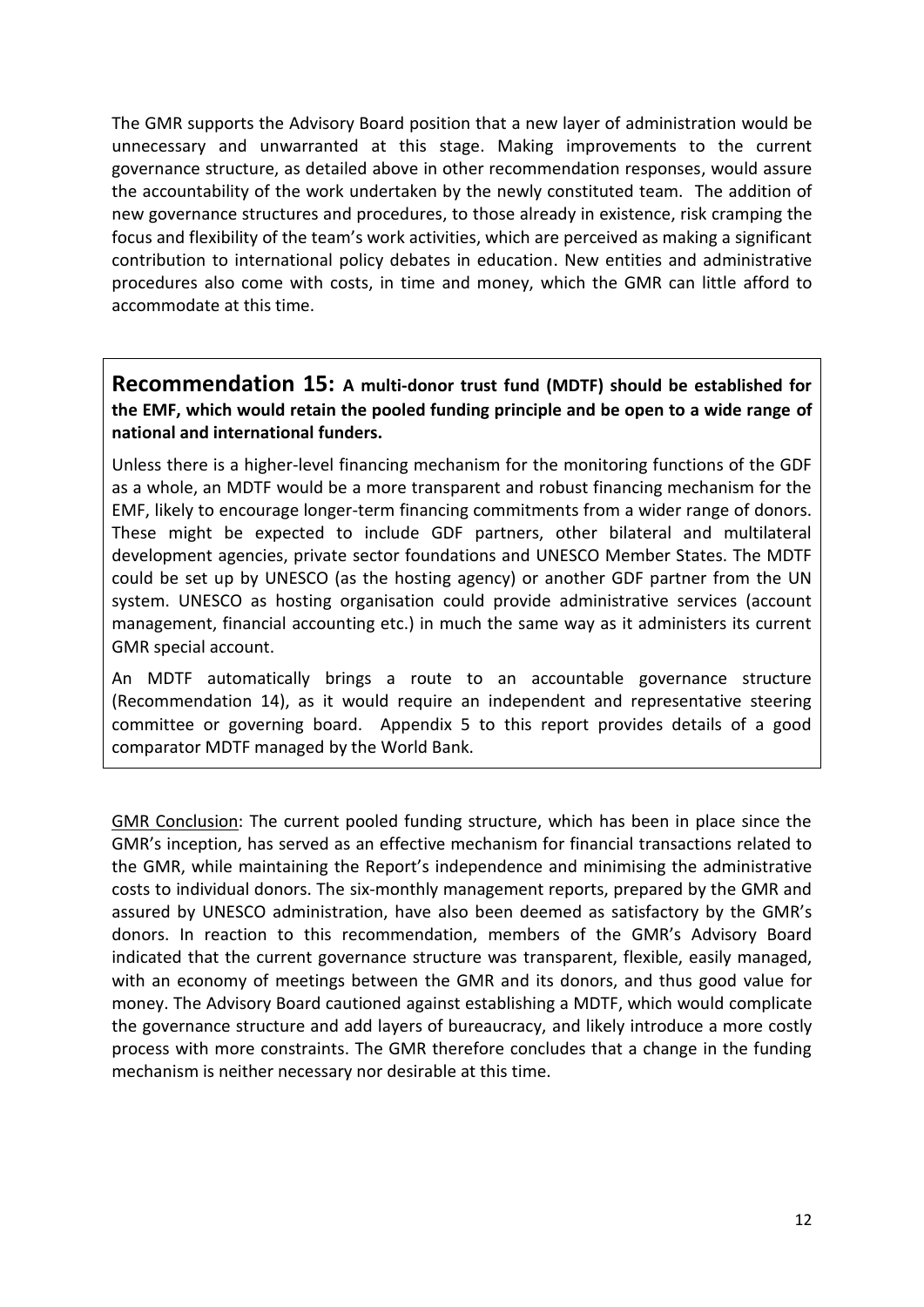# *Summary of decisions in relation to each recommendation*

- 1. A new global education monitoring report, whose editorial independence is guaranteed, will be established to track and analyse progress in relation to the post 2015 global education framework, and related themes.
- 2. The current report team will continue to develop and implement a 2-3 year planning strategy, while ensuring that the contents of the Report and related outputs remain timely, policy relevant and pertinent to a broad range of external constituencies at both the international and national levels. Key elements of this planning strategy include: an increase in the number of long-term research partnerships and collaborative undertakings; an expanded framework for assessing the impact and influence of the main Report and team outputs; and the development of a two year Outreach Strategy with clear, time-bound expectations of the outcomes to be achieved.
- 3. The GMR agrees with the recommendation on the need for flexibility in specifying, at this juncture, the content and format of future outputs. The GMR team will devote focused time and energy to reconceiving each and every output it produces in a new post-2015 monitoring and assessment framework, including the name, structure and contents of its core annual report.
- 4. GMR will prepare a detailed annual dissemination strategy taking into account the (sometimes limited) capacities of UNESCO field offices and finding ways to make better use of them. This strategy will consider partnerships with other agencies and NGOS for launches; develop plans to target specialize audiences in different regions; identify countries where the GMR's work and findings are especially relevant and timely; involve different advocacy partners in the development and dissemination of policy papers; and consider distributing low cost products containing the entire series of EFA monitoring reports (in all languages) and background papers.
- 5. The GMR will carefully examine the goals, targets and indicators of the emergent post-2015 development agenda, especially in relation to education. It will undertake preparatory activities to identify special measurement and monitoring challenges in the area of education. It will consider establishing new links with researchers in institutes and centres, particularly those located in the South, to improve the quality and diversity of its data and evidence. It will initiate selectively, and in line with time and resource constraints, consultations to better understand the needs of geographically diverse target audiences for its products.
- 6. The current governance structure, which sees members and the Chair rotated on a regular basis, has many advantages and is unlikely to change significantly.
- 7. A small editorial or 'expert' group will continue to advise the GMR on the content and direction of each future Report to assure the quality and relevance of the work carried out and to ensure diverse geographical perspectives.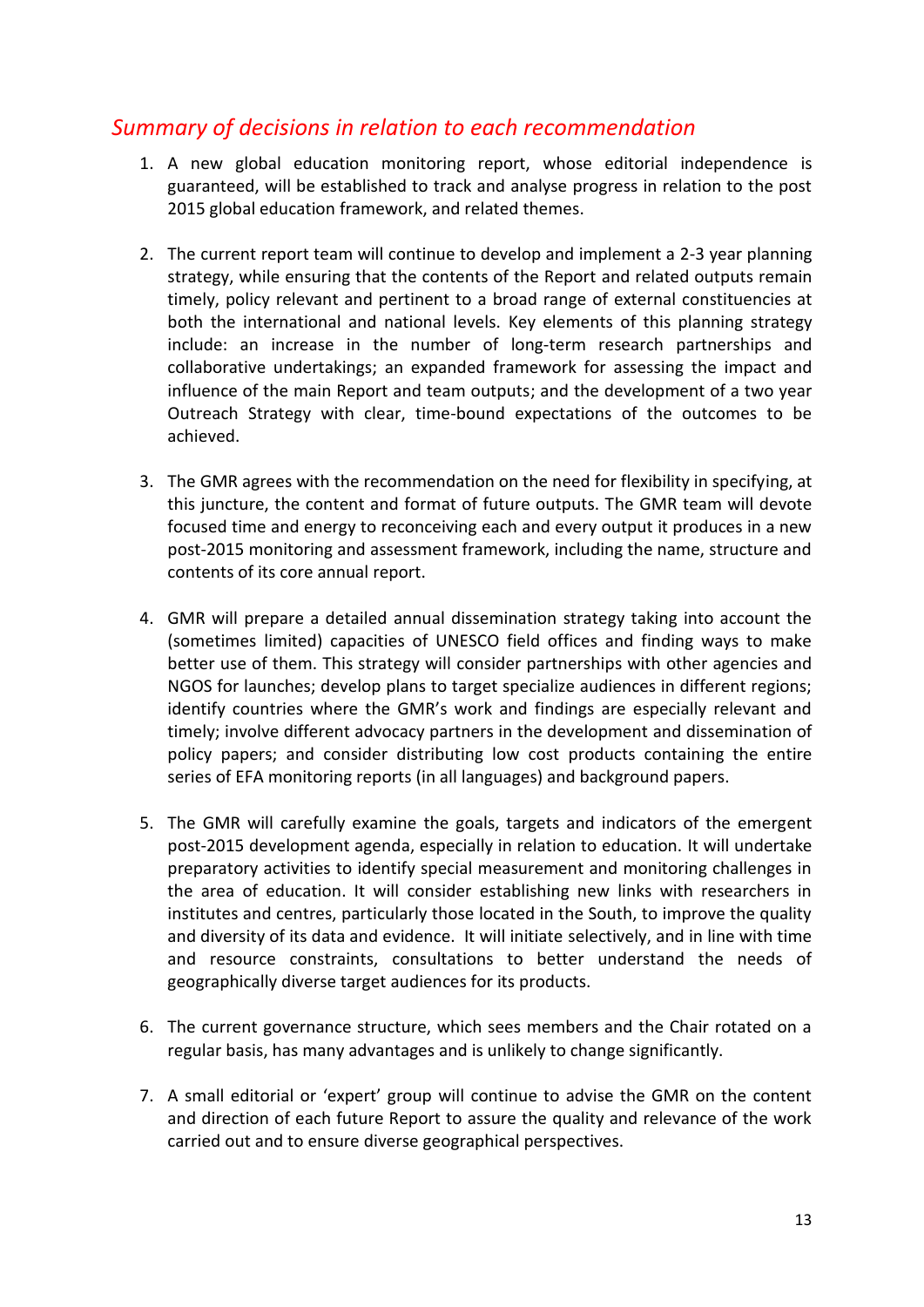- 8. GMR believes that it is preferable to call on the cumulative expertise of its Advisory Board members, both past and present, as well as their broad organisational networks on an ad-hoc and informal basis.
- 9. Contingent on adequate funding the GMR will publish the full Report in all UN official languages.
- 10. The GMR will set aside recommendation #10 (to take a 12 month hiatus from Report development) and will make all necessary preparations for a new series of global monitoring reports, beginning with a 2016 Report which will examine the multiple roles and influences of education in the new global sustainable development agenda.
- 11. Consistent with other governance decisions the GMR will continue to support its streamlined management and administrative capacities while concurrently hiring specially tasked consultants to assist in the planning and implementation of post-2015 monitoring and assessment activities and in the identification of target audience needs in different national contexts.
- 12. Both the GMR and UIS are in agreement that an MoU is not needed at this time for the continued smooth and highly functional relationship between them. The GMR Director will discuss with the incoming UIS Director ways to improve their collaboration in the coming years.
- 13. Both the GMR and UNESCO agree that UNESCO should continue to host the future series of global education monitoring reports and to safeguard the editorial independence of the monitoring team. A new mandate formalizing this relationship will be undertaken.
- 14. The GMR supports the Advisory Board position that new governance entities are unnecessary and unwarranted at this stage. Making improvements to the current governance structure, as detailed above in other recommendation responses, would assure the accountability of the work undertaken by the newly constituted team.
- 15. The GMR supports the position taken by the Advisory Board and Donors that the current governance structure—consisting of an appointed Chairperson, a rotating Advisory Board and a small expert group, a pooled funding arrangement and semiannual management reports—provides adequate accountability and transparency, while minimising the transaction costs to individual donors.

#### *Next steps and action plan*

Many of the above decisions will be implemented by the GMR team in the coming 6-8 months. A detailed report of all actions taken in relation to the external evaluation will be presented at the next Advisory Board meeting scheduled for the summer of 2015.